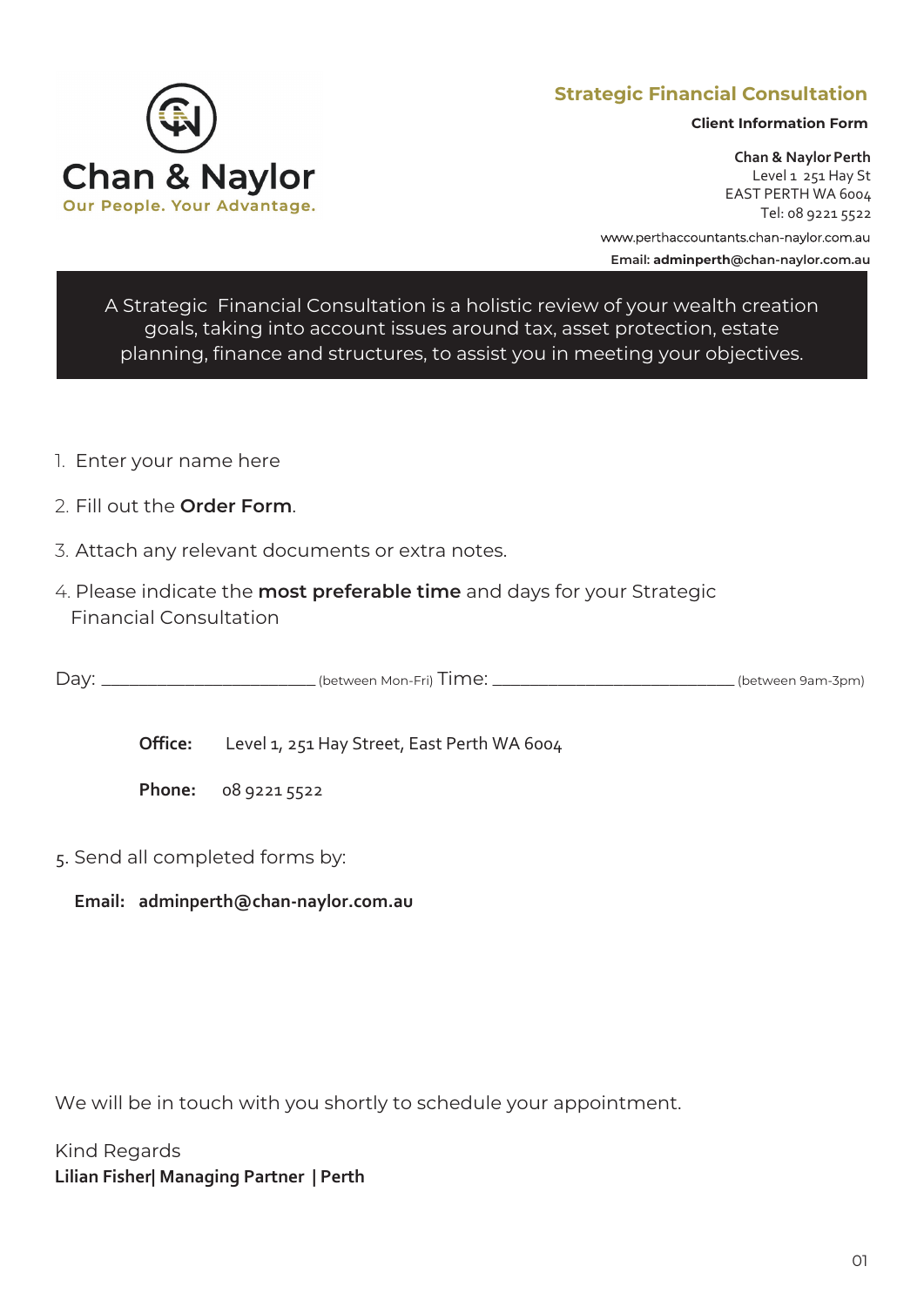# **Strategic Financial Consultation Client Information Form**



### **Services**

| Strategic Financial Consultation          |                 |  |
|-------------------------------------------|-----------------|--|
| Advanced Financial Strategic Consultation |                 |  |
| Prices Include GST                        | Total (Inc GST) |  |

#### **Payment Details**



#### **Cheque**

|                       | BSB:            |
|-----------------------|-----------------|
| <b>Direct Deposit</b> | Account Number: |
|                       | Account Name:   |

Reference:

#### Not a Financial Plan

Information provided by us to you during your consultation or financial strategic Consultation is of a general nature and not intended to be nor purported to be financial advice. Chan & Naylor Parramatta(or any of the director/s, officers, employees, licensees or contractors) are NOT Australian Financial Services Licensees authorised to provide financial product advice or deal in financial products including SMSF. Any discussion during a Financial Strategic Consultation or other consultation about superannuation, shares, managed funds, investments, or similar topics are only made in the context of accounting and taxation and should not be taken to be general or personal financial advice to you. You must not act on any matter discussed without taking professional advice from a licensed financial planner who will take due regard to your specific and particular needs.

At your request Chan & Naylor may also refer you to Chan & Naylor Finance for specific loan product information. Chan & Naylor Finance is a Credit License holder No 389819

#### Agency Agreement

You appoint Chan and Naylor Perth or its related companies or any of their directors, officers, employees or licensees ("Chan and Naylor") as your<br>agent to undertake communication or correspondence with any required legal maintain the confidentiality of any communications or correspondence so created within the law and use such information in furtherance of your requirements.

#### Privacy / Communication Agreement

It is our policy not to sell or pass on any personal information that you may have provided to us unless we have your express consent to do so. Your details will be added to the Chan & Naylor data base and you will receive communications from Chan & Naylor in the form of newsletters, tax notifications and promotional material. You can opt out by selecting unsubscribe.

From time to time, we may receive requests to furnish your financial details to third parties. In order to comply with privacy laws please acknowledge that we are able accept your verbal authority as legal confirmation in these circumstances. An exception to this is where Chan & Naylor may be required by law to disclose certain information.

#### **CLIENT ACKNOWLEDGEMENT AND AGREEMENT OF ABOVE BY SIGNATURE BELOW: (To be signed in the office)**

| 1. CLIENT SIGNATURE: |
|----------------------|
|----------------------|

1. CLIENT SIGNATURE: 2. CLIENT SIGNATURE: DATE: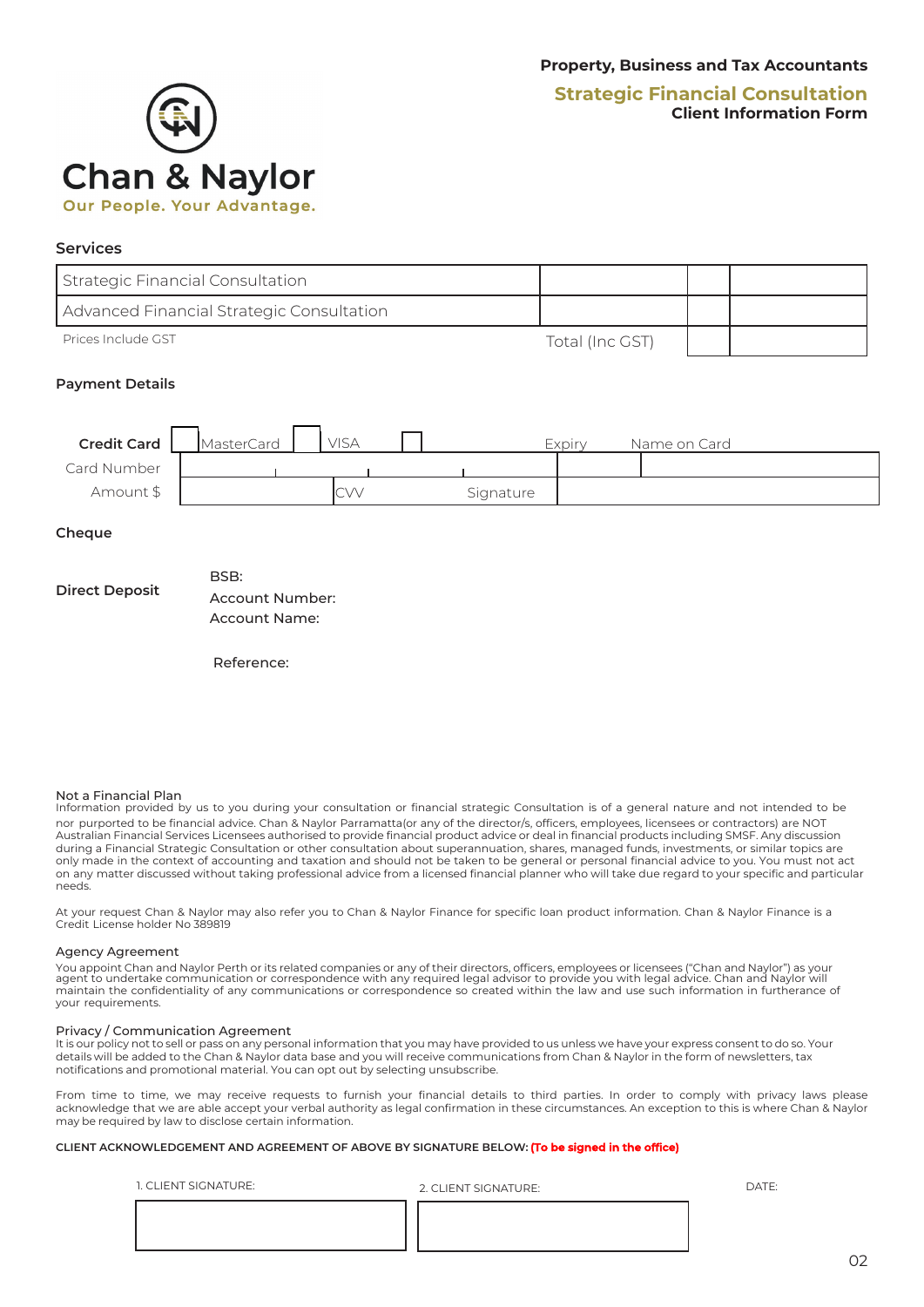

### **Client Details**

|   | Title | First Name | Surname | D.O.B | Age | Sex(M/F) | Relationship |
|---|-------|------------|---------|-------|-----|----------|--------------|
|   |       |            |         |       |     |          | Client 2     |
| ∸ |       |            |         |       |     |          | Client 1     |

| Address | Suburb | State | Post Code |
|---------|--------|-------|-----------|
| Home    |        |       |           |
| Postal  |        |       |           |

| Address |  |  |  |  |  |  |  |
|---------|--|--|--|--|--|--|--|
|         |  |  |  |  |  |  |  |
| -<br>∸  |  |  |  |  |  |  |  |

| Phone | Work | Mobile | <b>Email Address</b> |
|-------|------|--------|----------------------|
|       |      |        |                      |
|       |      |        |                      |

|                                       | Dependant / Child's | Age | Sex | Living at home | Salary | Comments |
|---------------------------------------|---------------------|-----|-----|----------------|--------|----------|
|                                       | Name                |     |     | Y/N            |        |          |
|                                       |                     |     |     |                |        |          |
| $\bigcap$<br>$\overline{\phantom{a}}$ |                     |     |     |                |        |          |
| 3                                     |                     |     |     |                |        |          |
| 4                                     |                     |     |     |                |        |          |

| How did you hear about Chan & Naylor?                                                    |         |         |          |       |  |  |  |  |  |  |
|------------------------------------------------------------------------------------------|---------|---------|----------|-------|--|--|--|--|--|--|
| <b>Book</b>                                                                              | Seminar | Website | Reffered | Email |  |  |  |  |  |  |
| If Friend /Family, have they had a Financial Strategic Consultation? $Y/N$ Who they saw: |         |         |          |       |  |  |  |  |  |  |
| OTHER:                                                                                   |         |         |          |       |  |  |  |  |  |  |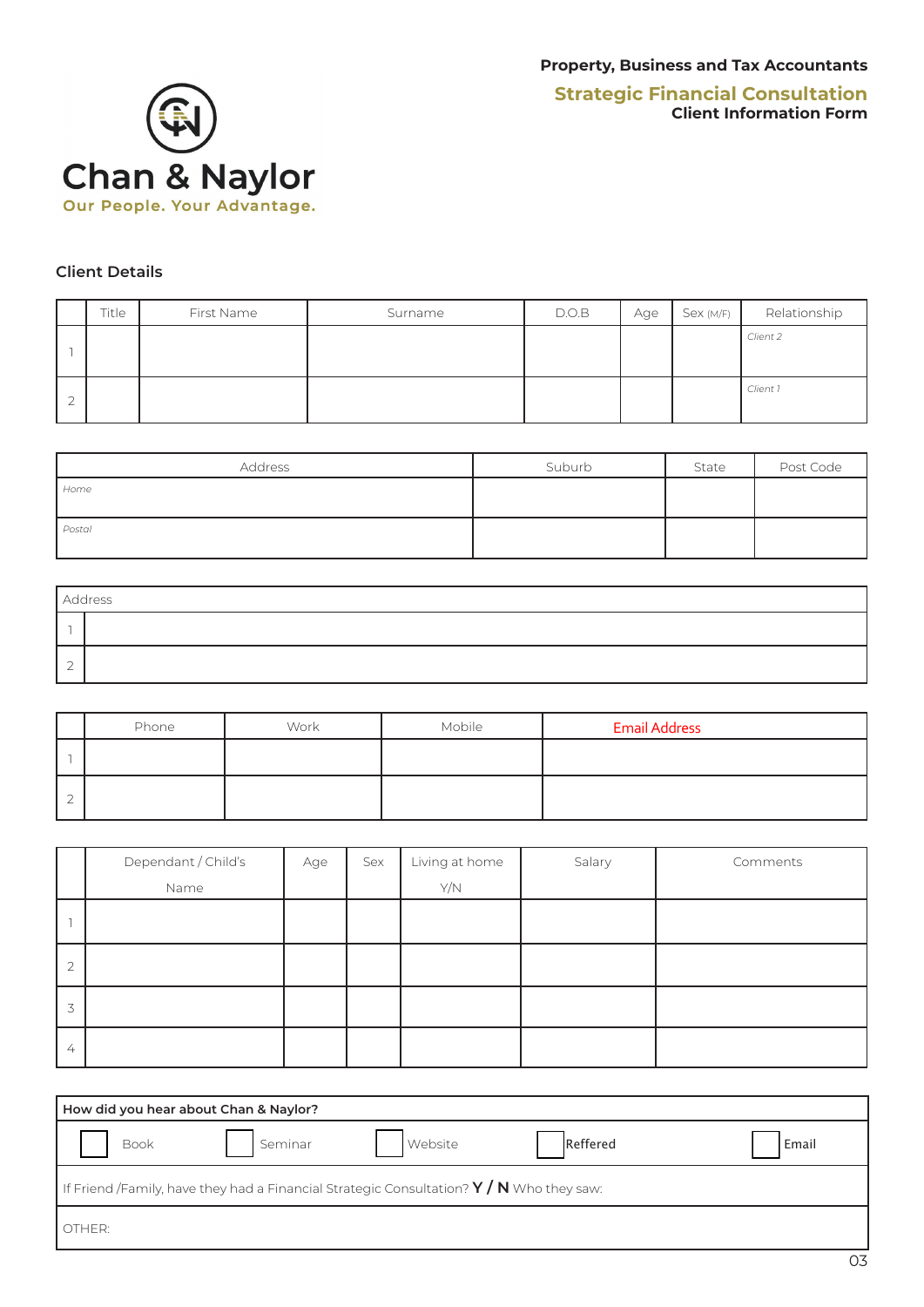Income Details

# **Tell us about your business**

|                | <b>Business Name</b> | Description | Corporate<br>Structure<br>(attach hand drawn<br>picture on page 9 if<br>necessary) | Ownership<br>Details | Turnover<br>\$000 | <b>Business Assets</b> | Value of<br><b>Business</b><br>Assets \$000 | $\mathbb{S}^{\mathbb{C}}$<br>(1)<br>No. of<br>Employe | Date<br>Started |
|----------------|----------------------|-------------|------------------------------------------------------------------------------------|----------------------|-------------------|------------------------|---------------------------------------------|-------------------------------------------------------|-----------------|
|                |                      |             |                                                                                    |                      |                   |                        |                                             |                                                       |                 |
| $\mathbf{2}$   |                      |             |                                                                                    |                      |                   |                        |                                             |                                                       |                 |
| 3              |                      |             |                                                                                    |                      |                   |                        |                                             |                                                       |                 |
| $\overline{4}$ |                      |             |                                                                                    |                      |                   |                        |                                             |                                                       |                 |

# **Tell us about your employment**

|                | Client Name | Job Description | Dated<br>Started | Salary<br>\$000 | Bonuses<br>\$000 | Qualifications | Additional<br>Super<br>Contributions | Comments |
|----------------|-------------|-----------------|------------------|-----------------|------------------|----------------|--------------------------------------|----------|
|                |             |                 |                  |                 |                  |                |                                      |          |
| $\overline{2}$ |             |                 |                  |                 |                  |                |                                      |          |
| 3              |             |                 |                  |                 |                  |                |                                      |          |
| $\leftarrow$   |             |                 |                  |                 |                  |                |                                      |          |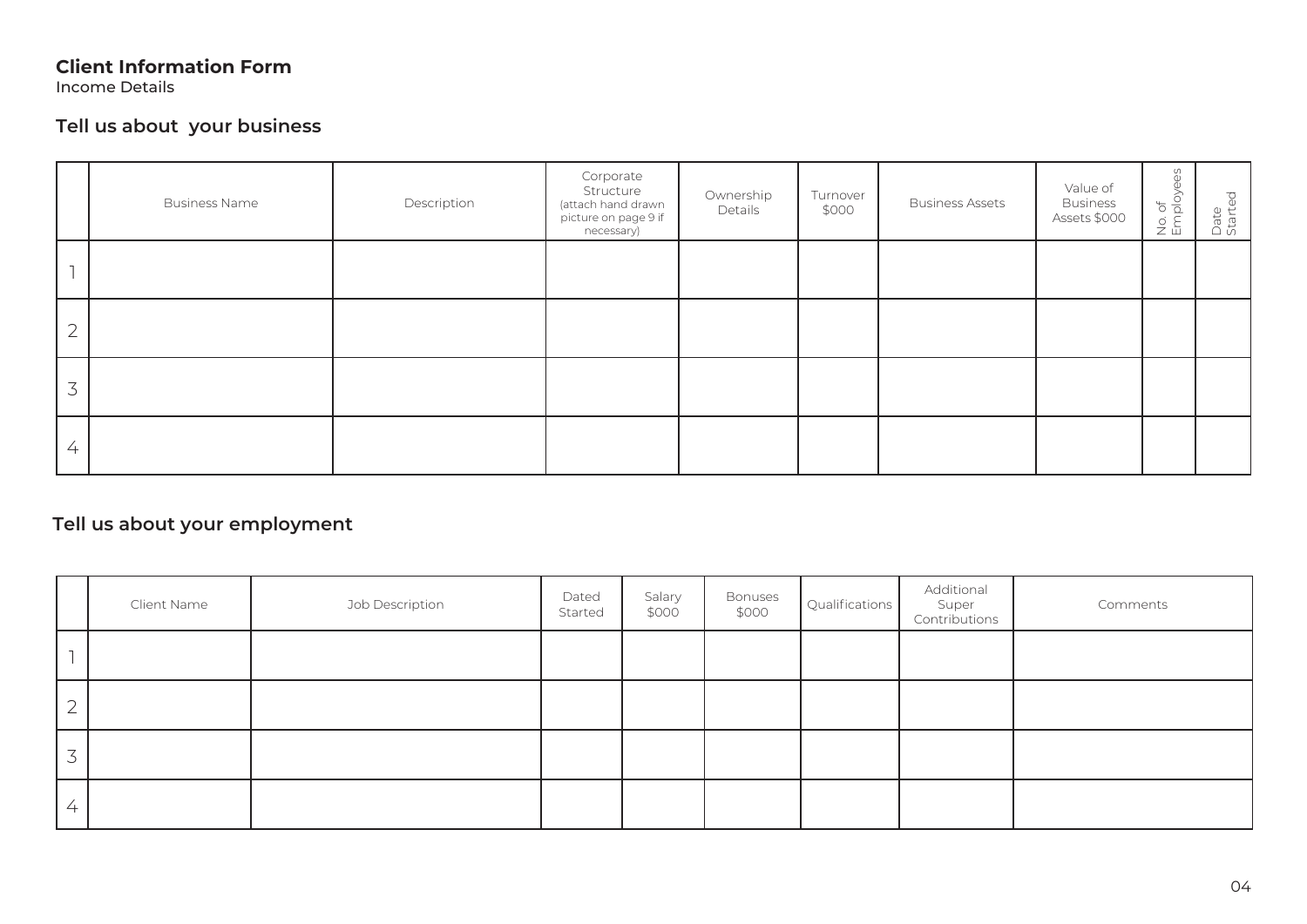Property Investment Details

#### **Do you have any property?**

Property Details (include your Principal Place of Residence)

|                | Suburb | State | Ownership Details | Property Type | Date of<br>Purchase | Purchase<br>Price \$000 | Current<br>Market Value<br>\$000 | Debt \$000 | Loan Type/<br>Lender | Equity<br>\$000 | Weekly<br>Rental<br>Income | Depreciation<br>Claimed? | Have you<br>lived in this<br>property? |
|----------------|--------|-------|-------------------|---------------|---------------------|-------------------------|----------------------------------|------------|----------------------|-----------------|----------------------------|--------------------------|----------------------------------------|
|                |        |       |                   |               |                     |                         |                                  |            |                      |                 |                            |                          |                                        |
| $\overline{2}$ |        |       |                   |               |                     |                         |                                  |            |                      |                 |                            |                          |                                        |
| $\mathcal{Z}$  |        |       |                   |               |                     |                         |                                  |            |                      |                 |                            |                          |                                        |
| 4              |        |       |                   |               |                     |                         |                                  |            |                      |                 |                            |                          |                                        |
| 5              |        |       |                   |               |                     |                         |                                  |            |                      |                 |                            |                          |                                        |
| 6              |        |       |                   |               |                     |                         |                                  |            |                      |                 |                            |                          |                                        |
| 7              |        |       |                   |               |                     |                         |                                  |            |                      |                 |                            |                          |                                        |
| 8              |        |       |                   |               |                     |                         |                                  |            |                      |                 |                            |                          |                                        |
| $\mathcal{Q}$  |        |       |                   |               |                     |                         |                                  |            |                      |                 |                            |                          |                                        |
| 10             |        |       |                   |               |                     |                         |                                  |            |                      |                 |                            |                          |                                        |

| What are your future property investment plans? |  |  |  |  |  |
|-------------------------------------------------|--|--|--|--|--|
|                                                 |  |  |  |  |  |
|                                                 |  |  |  |  |  |
|                                                 |  |  |  |  |  |

Comments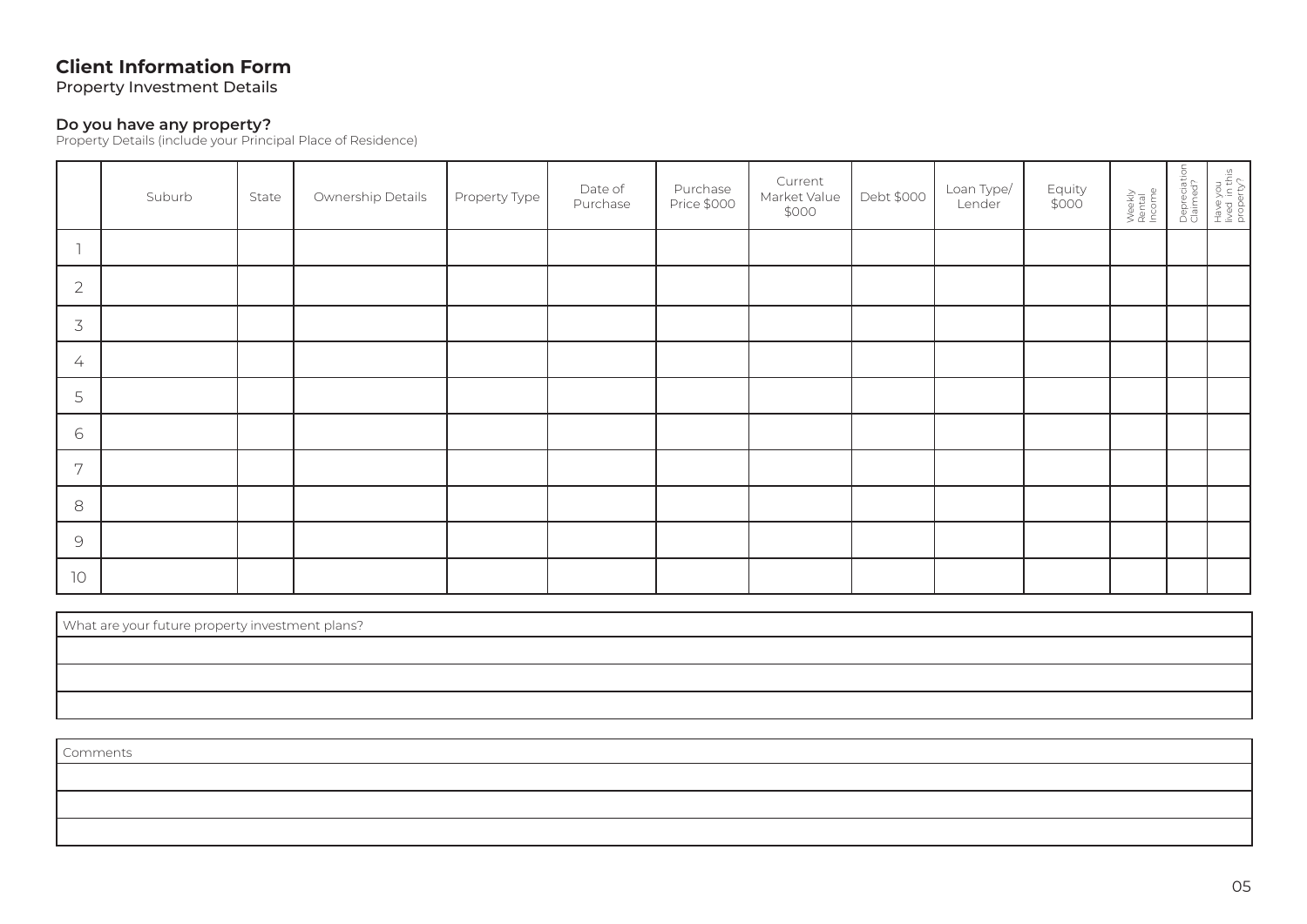Shares and Managed Funds Details

#### **Do you own any Shares or Managed Funds?**

Share/Managed Funds Details

|                | Name | Ownership Details | Date of<br>Purchase | Total Value of<br>Purchase \$000 | Current Market<br>Value \$000 | Debt \$000 | Loan Type | Equity<br>\$000 | Dividend | Holding or<br>selling? |
|----------------|------|-------------------|---------------------|----------------------------------|-------------------------------|------------|-----------|-----------------|----------|------------------------|
|                |      |                   |                     |                                  |                               |            |           |                 |          |                        |
| $\overline{2}$ |      |                   |                     |                                  |                               |            |           |                 |          |                        |
| $\overline{3}$ |      |                   |                     |                                  |                               |            |           |                 |          |                        |
| 4              |      |                   |                     |                                  |                               |            |           |                 |          |                        |
| 5              |      |                   |                     |                                  |                               |            |           |                 |          |                        |
| 6              |      |                   |                     |                                  |                               |            |           |                 |          |                        |
| 7              |      |                   |                     |                                  |                               |            |           |                 |          |                        |
| 8              |      |                   |                     |                                  |                               |            |           |                 |          |                        |
| $\mathcal{Q}$  |      |                   |                     |                                  |                               |            |           |                 |          |                        |

| What are your future shares or managed funds investment plans? |  |  |  |  |  |
|----------------------------------------------------------------|--|--|--|--|--|
|                                                                |  |  |  |  |  |
|                                                                |  |  |  |  |  |
|                                                                |  |  |  |  |  |

| <b>Comments</b> |  |
|-----------------|--|
|                 |  |
|                 |  |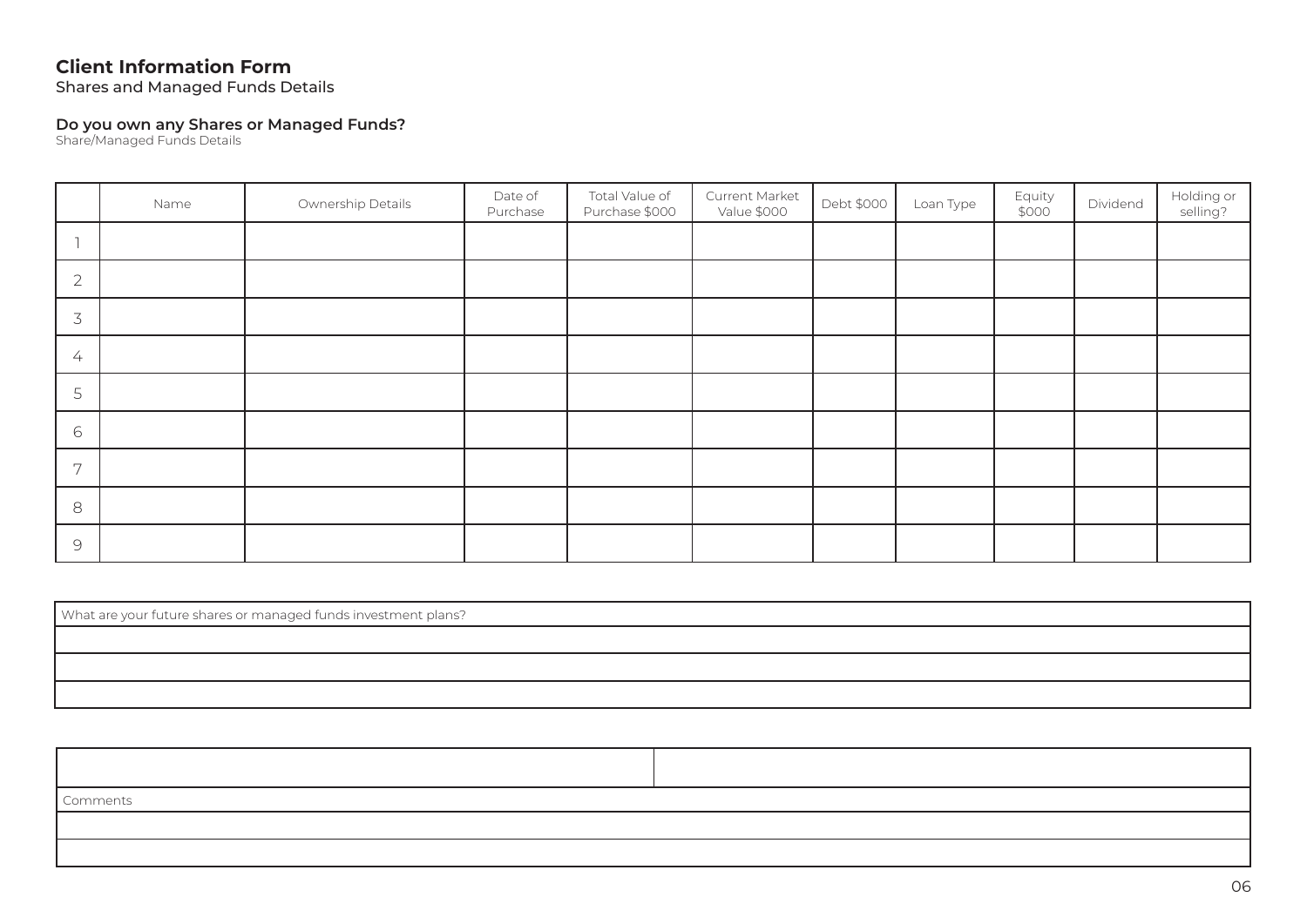Other Assets and Liabilities Details

| <b>Lifestyle Assets</b> | Description | $\sqrt{2}$<br>value | Owner |
|-------------------------|-------------|---------------------|-------|
| Home Contents           |             |                     |       |

Motor Vehicle(s)

Other Vehicle(s)

Collectibles/Antiques

Other

Other

Total

### **Superannuation Assets**

| Superannuation 1 |  |
|------------------|--|
|------------------|--|

Superannuation 4  $\uparrow$ 

Total $\sim$  1.0  $\pm$  2.0  $\pm$  3.0  $\pm$  3.0  $\pm$  3.0  $\pm$  3.0  $\pm$  3.0  $\pm$  3.0  $\pm$  3.0  $\pm$  3.0  $\pm$  3.0  $\pm$  3.0  $\pm$  3.0  $\pm$  3.0  $\pm$  3.0  $\pm$  3.0  $\pm$  3.0  $\pm$  3.0  $\pm$  3.0  $\pm$  3.0  $\pm$  3.0  $\pm$  3.0  $\pm$  3.0  $\pm$  3.0  $\pm$ 

| Other                        |                                                       |                    |                      |       |
|------------------------------|-------------------------------------------------------|--------------------|----------------------|-------|
| Other                        |                                                       |                    |                      |       |
| Total                        |                                                       |                    |                      |       |
| <b>Superannuation Assets</b> | Superannuation Provider (SMSF, Industry, Retail, etc) | Insurance Yes / No | <b>Current Value</b> | Owner |
| Superannuation 1             |                                                       |                    |                      |       |
| Superannuation 2             |                                                       |                    |                      |       |
| Superannuation 3             |                                                       |                    |                      |       |

| <b>Liabilities</b>        | Balance Owing (\$) | Lender | Interest Rate (%) | Repayment Amount | Repayment<br>$(P&I-I/O)$ | Owner |
|---------------------------|--------------------|--------|-------------------|------------------|--------------------------|-------|
| Mortgage                  |                    |        |                   |                  |                          |       |
| Personal loan(s)          |                    |        |                   |                  |                          |       |
| Credit Card(s)            |                    |        |                   |                  |                          |       |
| Credit Card(s)            |                    |        |                   |                  |                          |       |
| Business Loan(s)          |                    |        |                   |                  |                          |       |
| Lease(s)/rental agreement |                    |        |                   |                  |                          |       |
| Other                     |                    |        |                   |                  |                          |       |
| Other                     |                    |        |                   |                  |                          |       |
| Total                     |                    |        |                   |                  |                          |       |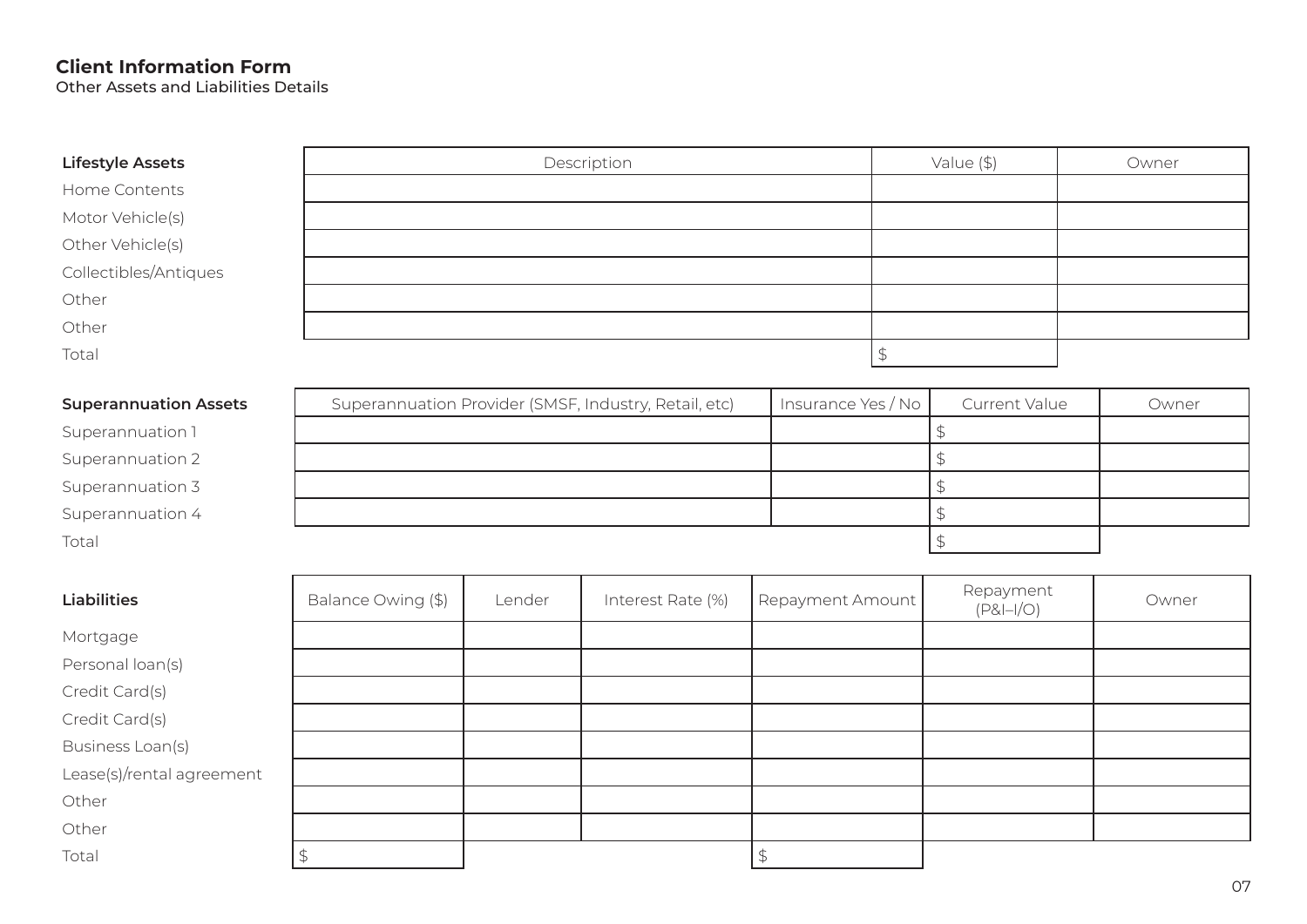### **Client Information Form** Objectives

**In what areas do you require assistance and what's important about money to you?**

**Please describe what you would like to achieve over the following timeframes:**

**Short Term (Immediate):**

**Medium Term (2 - 5 years):**

**Long Term ( 5yrs +):**